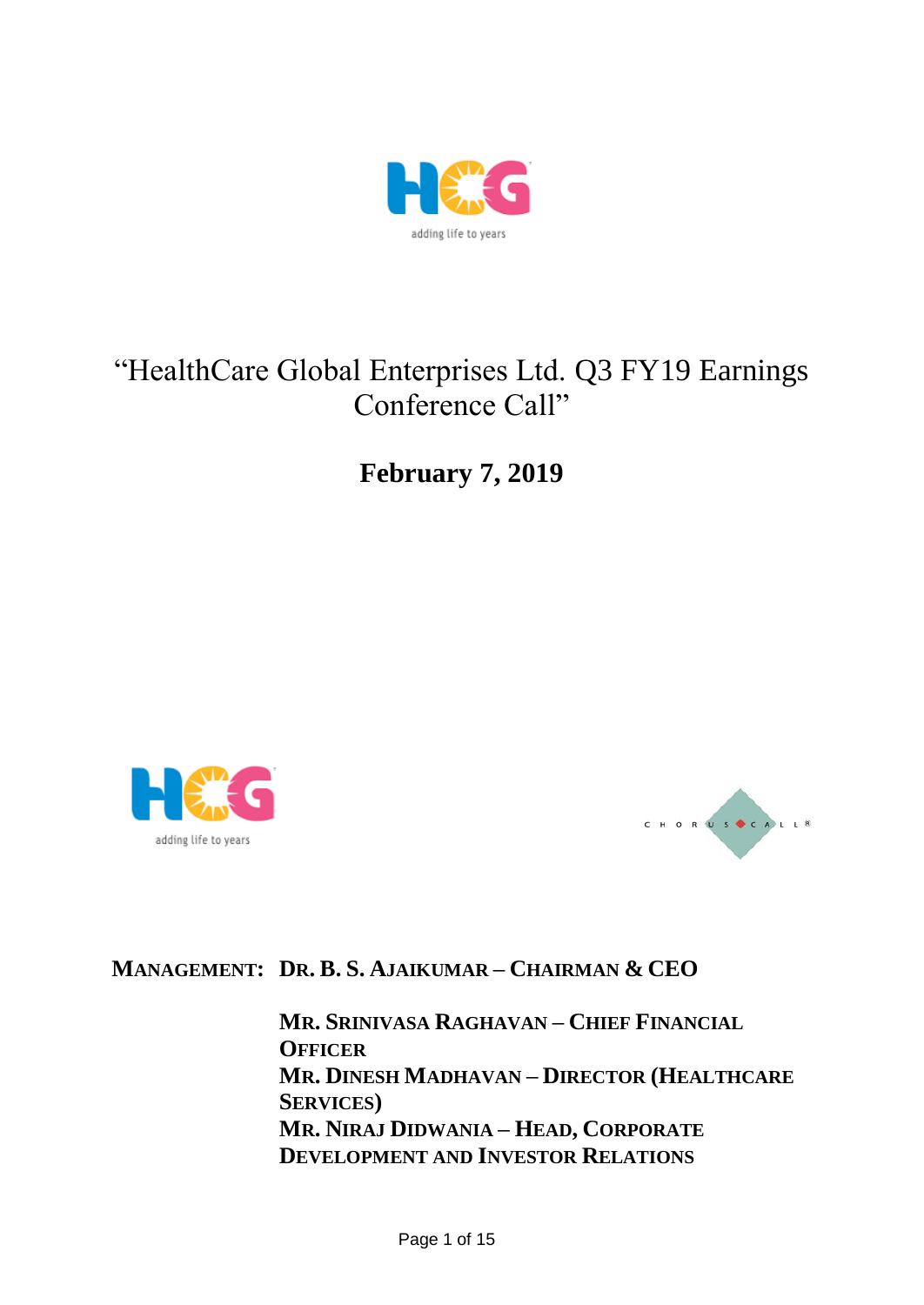

- **Moderator:** Ladies and gentlemen, Good day and welcome to the Healthcare Global Enterprises Limited Q3 FY19 earnings conference call. I now hand the conference over to Mr. Niraj Didwania – Head, Corporate Development & Investor Relations. Thank you and over to you, Sir.
- **Niraj Didwania:** Thank you. Good evening and a very warm welcome to all participants to Healthcare Global Enterprises Limited's Q3 and year-to-date FY2019 Earnings Conference Call. Today, we have with us Dr. B. S. Ajaikumar – Chairman  $&$  CEO of HCG along with the management team to share highlights of our business and financials. We have uploaded an earnings update presentation to stock exchanges and also shared the same through our mailers. Without further ado, I handover the call to Dr. B. S. Ajaikumar.
- **Dr. B. S. Ajaikumar:** Thank you Niraj. Once again warm welcome. We are happy to report Q3 FY19 numbers driven by strong execution while focusing on consolidation in a dynamic healthcare landscape. Performance of our core Oncology business is on track. The existing centers are ramping up across all regions with improving return profiles while the new centers are geared to achieve break even. All the new projects are nearing completion, and with South Mumbai and Kolkata centers are being operationalized in the coming quarter, we will be consolidating our position in Oncology market. HCG is well poised to realize yields from these substantial investments made over the last few years. Overall, we are excited about executing our strategy of pan India leadership in healthcare specialties with focus on execution driving value creation for all our stakeholders. The business updates for Q3 FY19 are as follows. Maharashtra continues to demonstrate ramp up: over 10,000 new patient registrations and 100 radiosurgeries completed for the region in FY19. Nashik phase II fully operationalized with growth in patient volumes. Strong up-tick in Borivali occupancy levels and new patient registrations. Continued reduction in losses from Borivali and Nagpur new centers. Strong revenue growths with margins expansion across Gujarat. Existing Ahmedabad centers show margin up-tick of over 300 basis points YoY. Baroda center continues over 30% revenue growth on YoY basis. East India margins improve over 300-basis points YoY on back of improvements in patient mix. Strand Life Sciences completes acquisition of Quest Diagnostic India business to focus on driving synergies while augmenting wellness, specialized diagnostic and research business opportunities. At this point, I would like to request our CFO Srinivasa Raghavan to share the financial highlights.
- **Srinivasa Raghavan:** Thanks Dr. Ajai and Good evening to everybody. The highlights for the quarter: Consolidated income from operations was INR 2,488 million as compared to 2,063 million in the corresponding quarter of the previous year, reflecting a YoY increase of 20.6%. Operating EBITDA for existing centers was INR 337 million as compared to INR 309 million in the corresponding quarter of the previous year reflecting an operating EBITDA margin of 17.5% as compared to margin of 18.5% in the previous year. Loss from new centers was around INR 48 million as compared to a loss of INR 48 million in the corresponding quarter of the previous year. The operating EBITDA was INR 289 million as compared to INR 261 million in the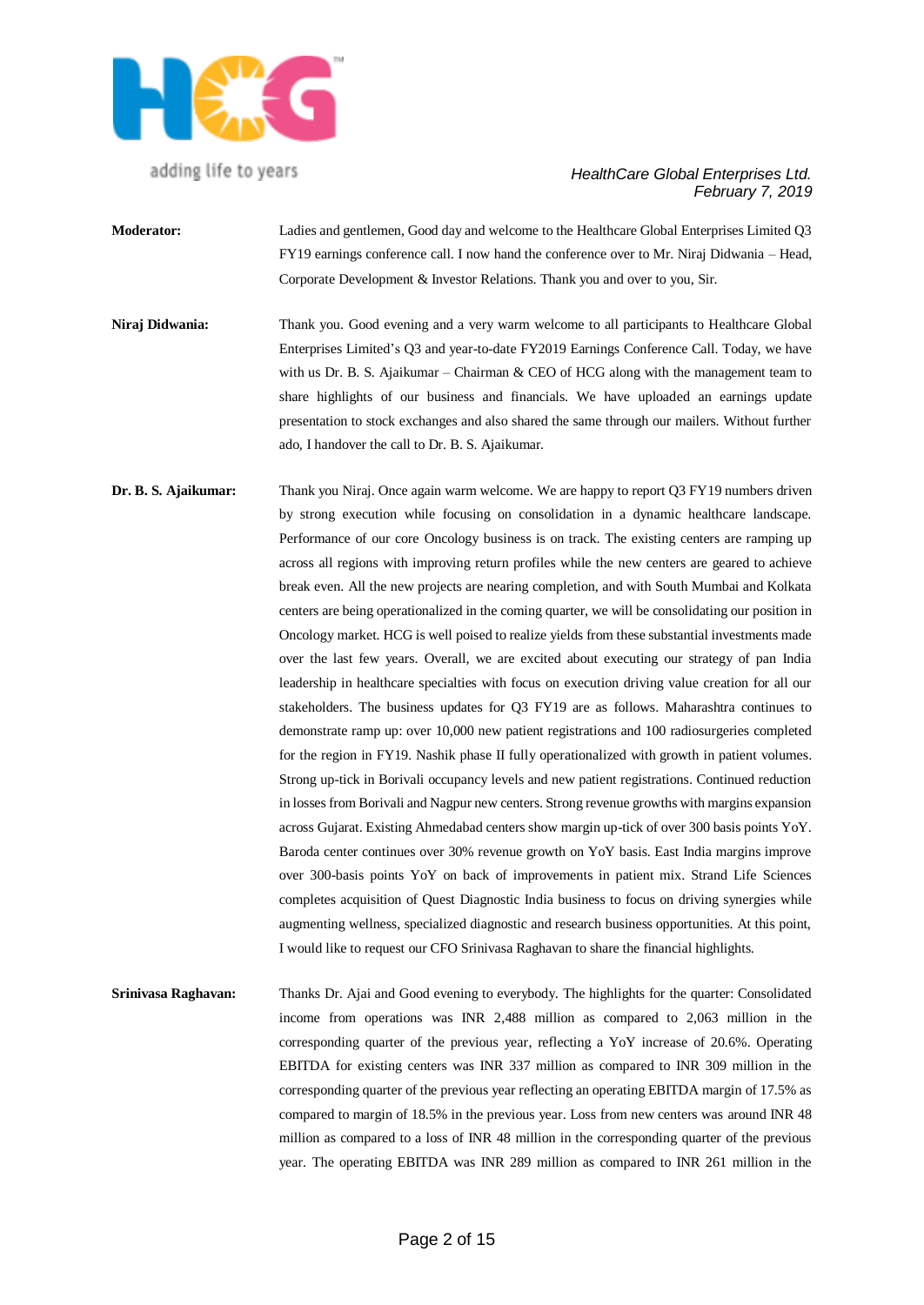

#### *HealthCare Global Enterprises Ltd. February 7, 2019*

corresponding quarter of the previous year reflecting a YoY increase of 10.9%. Consolidated PAT with a loss of INR 62 million as compared to a profit of INR 32 million in the corresponding quarter of the previous year.

I now request your attention to slide 4 of the earnings update presentation. Q3 FY19 revenue grew 20.6% YoY. In that, HCG centers grew by 22.1% and Milann centers by 2.7%. Q3 FY19 operating EBITDA: Existing centers INR 337 million, 17.5% margin versus 18.5% margin in Q3 FY18. News centers loss of INR -48 million versus a similar amount in Q3 FY18. YTD FY19 revenue grew 18.5% YoY; HCG centers by 20.3%, Milann centers negative 2.7%. YTD FY19 operating EBITDA: Existing centers INR 1,048 million, 18.4% margin versus 18.3% margin in YTD FY18 and the new centers loss of INR 119 million versus loss of INR 69 million in YTD FY18.

I now request Dr. Ajaikumar to share the operating highlights.

**Dr. BS Ajaikumar:** I would now like to draw your attention to slide 5 of the presentation. Revenue split for our business is 93% contribution by HCG centers and 7% by Milann fertility centers. Within HCG centers, western India comprising of Gujarat and Maharashtra contribute 44% of the total revenue followed by Karnataka at 37%. Andhra Pradesh is 7% and East India is 7%. Tamil Nadu contributes 4% and North India contributes 1% as of Q3 FY19.

> I would like to draw your attention now to slide 6 of the presentation. Strong growth continues at several existing and new centers in Q3 FY19. Vijayawada growth 72.6% YoY, Nashik 79.5% YoY, and Baroda 31.6% YoY. New centers contributed revenue of 53.3 crores in Q3 FY19. Revenue from existing centers: HCG centers grew 16% in Q3 FY19 on YoY basis.

> I would like to now draw your attention to slide 8 of the presentation. ARPOB for existing centers at INR 36,275 as against 33,667 in Q3 FY18. Continuing reduction in ALOS to 2.23 on account of trend towards daycare procedures and changing patient profile. Operating EBITDA margins improving with scale up of new centers. Existing centers operating EBITDA margin improved by 85 bps to 23.2 in Q3 FY19 from 22.3 in Q3 FY18.

> Looking at key geographies in slide 9, Karnataka region continues its focus on improving realization parameters. The Center of Excellence ARPOB of INR 53,700 with a 25.4% operating EBITDA margin. YTD COE ROCE has improved from 22.6% to 24.5%. Focus on margin and returns optimization across region. With respect to Gujarat region, strong occupancy and revenue growth with stable ARPOB. Growth across existing and new centers in Oncology and multispecialty. EBITDA margin of existing centers at 20.8% for Q3 FY19 from 16.6% for Q3 FY18. In Maharashtra, strong growth at Nashik center with EBITDA margin at 19.8%. Borivali and Nagpur new centers ramping up with continued reduction in losses. In Andhra Pradesh, strong revenue growth, occupancy increase, and ARPOB dilution driven by consolidation of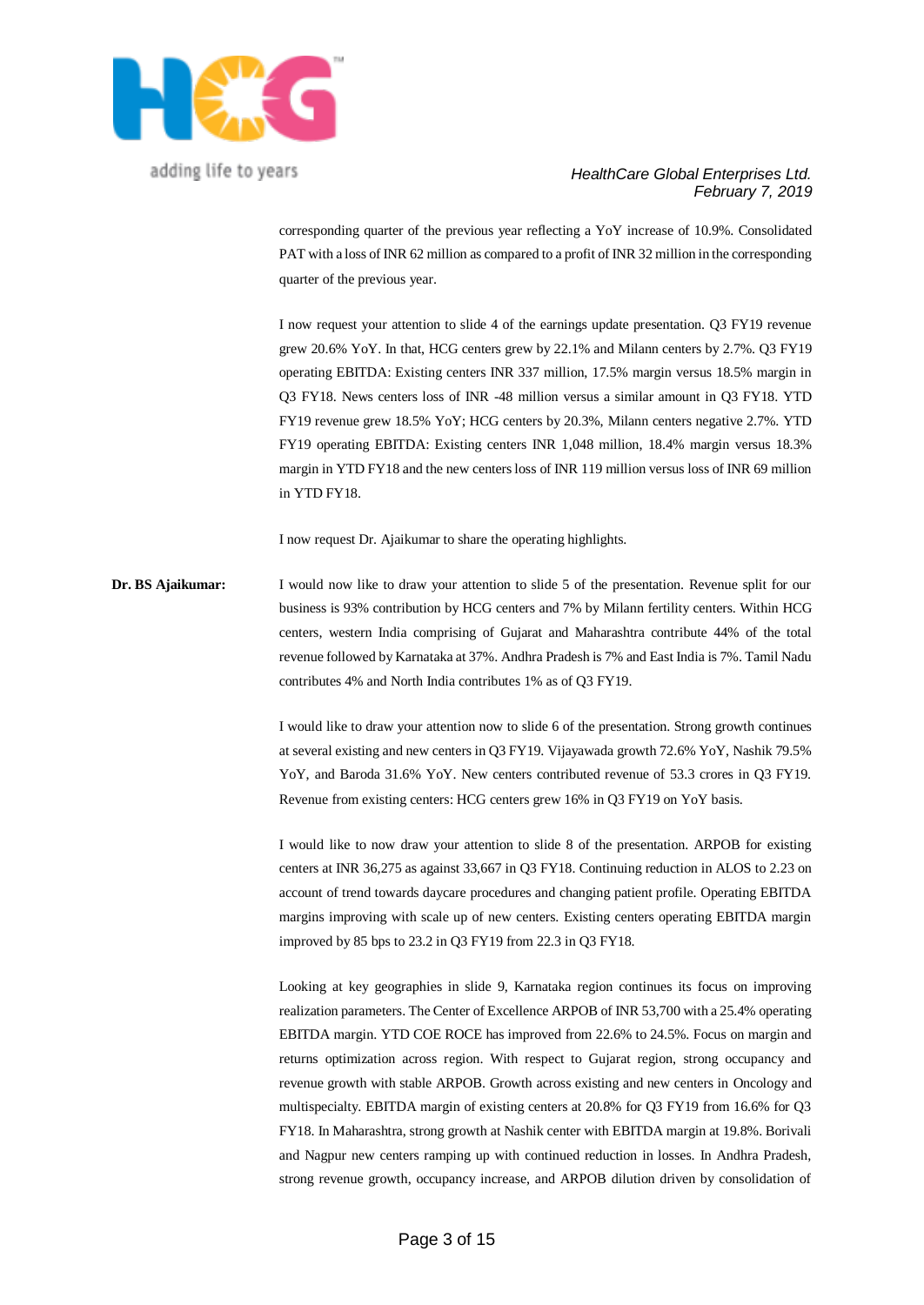

## *HealthCare Global Enterprises Ltd. February 7, 2019*

partner's business in Vijayawada. In East India, EBITDA margin improvement of 370 basis points across the region driven by improvements in patient and procedure mix.

Coming to slide 10 covering key highlights of Milann fertility business, revenue growth is now 2.7% positive versus 5% degrowth in last 2 quarters. Revenue degrowth curtailed through strategic initiatives. Whitefield center in Bengaluru ramping up well. Mumbai center exited.

I now request Srini to explain the CAPEX and debt highlights.

- **Srinivasa Raghavan:** Thanks Dr. Ajai. I would like to draw your attention to slide number 12. With respect to the CAPEX table, we are nearing the last leg our expansion plan. Total CAPEX for the quarter was INR 424 million with majority of that in HCG centers, a nominal investment of INR 5 million in Milann. With respect to net debt, we closed the quarter at net debt of INR 5,975 million. Vendor Finance comprises of INR 1,660 million as on Q3 FY19. I would like to draw your attention to slide number 14. In the current year, Kolkata and South Mumbai are slated to launch in Q4. We will update project status of Gurugram and Kochi in coming quarters. We are not expecting any new centers for next 3 quarters. We do not have any more committed new centers for Milann. I would like to now handover the call back to Niraj.
- **Niraj Didwania:** Thanks Srini and Dr. Ajai for sharing the financial and business highlights. We would like to now open the call to take questions from the participants.
- **Moderator:** Thank you very much, Sir. Ladies and gentlemen, we will now begin the question and answer session. The first question is from the line of Rashmi Sancheti from Anand Rathi. Please go ahead.
- **Rashmi Sancheti:** Just want to understand more on the EBITDA margin front. You said that it was a strong margin in Ahmedabad and East India. If you can throw more light on what were the reasons behind it, whether it was only ARPOB which has increased or there are some other reasons also behind it. And my second question is on the existing centers. The margins have actually slipped in the quarter YoY. So, what was the major reason behind that and what could be the sustainable operating margins on the existing center front for the entire year?
- **Niraj Didwania:** As we have said in our press release, in Gujarat, we are seeing margin improvement in existing and new centers and across Oncology and multispecialty. So, that is what has led to the revenue growth with margin expansion. So, that region and businesses there are doing well for us. With respect to East India, we have in the previous quarters also updated that we are focusing on a patient mix improvement, a payer mix profile, and so that is slowly starting to show results, and we are at a decent 10% year-on-year growth with a substantial marginal improvement there. That is the efforts we have taken and that's delivering results.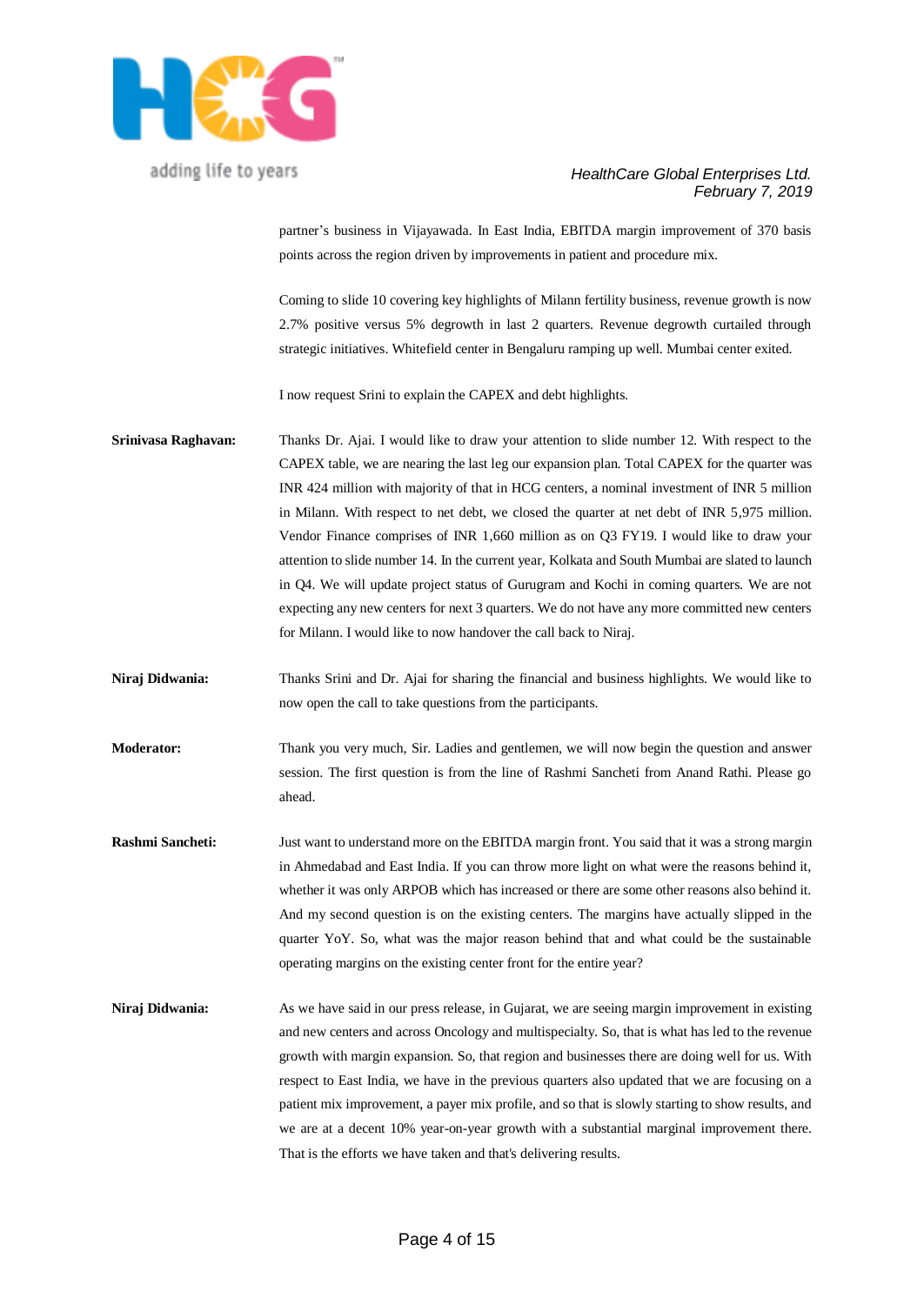

# *HealthCare Global Enterprises Ltd. February 7, 2019*

With respect to the existing centers, if you see from a pre-corporate and HCG centers perspective, those margins have actually improved for existing centers by 85 basis points. The dilution overall for Q3 has happened on 2 counts; one is that Nashik last year was at a supernormal profit which has now been normalized with the new center operationalizing and some cost coming there and there is a small difference in the Milann existing centers. Those are the 2 reasons for dilution.

- **Rashmi Sancheti:** And sustainable operating margin for the existing centers would be?
- **Niraj Didwania:** I think the sustainable margin will be what we have achieved in the 18% in post-corporate expenses. All of this what we are quoting is post-corporate expenses.
- **Rashmi Sancheti:** If you can explain the patient profile mix currently in East India after the improvement? How much would be the corporate and how much would be the governmental, (institution) share?
- Ashutosh: Our government mix currently is about 42% of the total revenue. Our non-government mix primarily is increasing both in TPA and corporate. So, overall 46% to 48% is our nongovernment business mix. We are seeing a good increase in corporate and TPA business.
- **Moderator:** The next question is from the line of Sudarsan Padmanabhan from Sundaram Mutual Fund. Please go ahead.
- **Sudarsan Padmanabhan:** Sir, my question is on the P&L side. When we look at the cost on a quarter-on-quarter basis itself, I am seeing a sharp cost in the medical consultation charges to the doctors. In fact, it is a 5 to 6 crores kind jump in a quarter where your top line has not really moved much. Is there any one-off over here or have be increased the incentive to the doctors?
- **Niraj Didwania:** One of the things is, Sudarsan, Rajkot is captured for the full quarter in Q3. So, that is a slight increase if you are talking on quarter-on-quarter basis. That's what your question is, right?

**Sudarsan Padmanabhan:** Yes, it's an increase by about 5 to 6 crores quarter-on-quarter basis. I am just trying to understand whether have we increased the broad base or is it because any one-offs or any new centers which has basically come in? Just trying to understand the difference and how is it being split into?

- **Niraj Didwania:** I think mostly it is broad-based increase, Sudarsan. I don't think there is any one-on-one. We can further look at it and clarify for you.
- **Sudarsan Padmanabhan:** How much of the jump would be because of Rajkot being operational for the full quarter?
- **Niraj Didwania:** Is it about the medical consultancy, Sudarsan?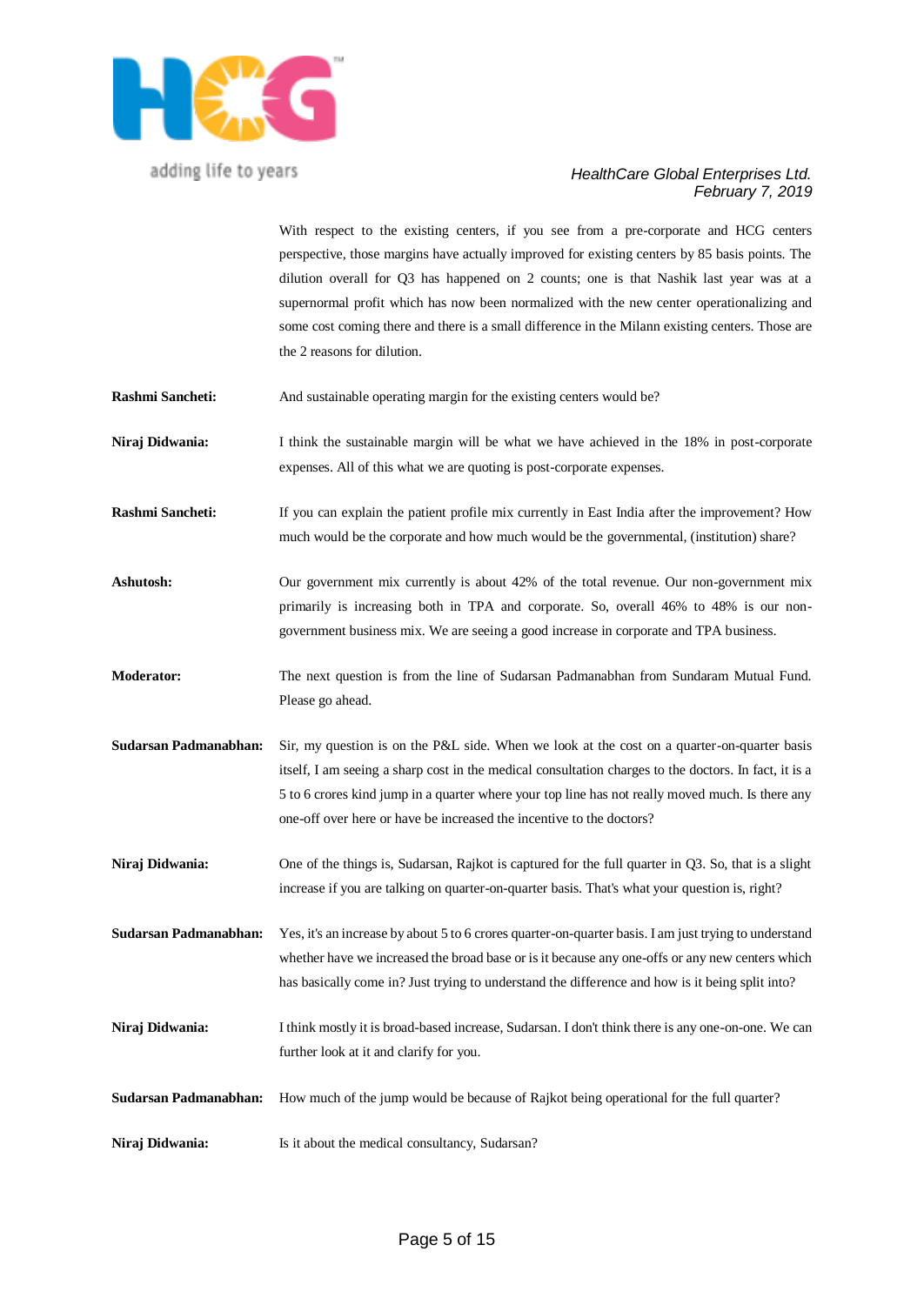

# *HealthCare Global Enterprises Ltd. February 7, 2019*

- **Sudarsan Padmanabhan:** Yes, the medical consultancy charges that has moved up to 57 crores from 51 crores. I am just trying to understand why there is such a big jump in the cost?
- **Niraj Didwania:** We will look at that and get back, Sudarsan, to you.
- **Sudarsan Padmanabhan:** My second question is, if I am actually looking at your centers, we have been expanding the ARPOB across the centers. Barring probably Andhra Pradesh, most of the centers the ARPOB has increased, especially in the key ones. I am trying to understand why there is a drop in margins and even if there is a strong growth or profitability of Nashik in the previous year, excluding that, what could be the margins. How are we looking at the margin for the existing centers?
- **Niraj Didwania:** Yes, you are right. Majority of the time we have been around 18% and if you look at it historically, we have grown, margins have increased year on year to this 18.5% or so. Now, last year one of the contributing factors was as Niraj suggested that the Nashik, even though it is a major expansion, more beds coming in and all, we have still included it in existing centres. Normally a center like that would have been put under new center, but we just included that in our existing centers even though it was a very big expansion. So, what has happened that the margin from higher 20% came down to 19.6% because of that and the significant drop considering the Nashik center being one of the big centers for us. So, that has contributed to this and also slight contribution about 0.5 or 0.6 from Milann, obviously their margin has also dropped. So, I think the combination of the two has been, but we do believe it is a temporary thing. It will come up to this level.
- **Niraj Didwania:** Also, pre-corporate just for HCG, it has gone up by 85 basis points, Sudarsan. For HCG centers on a pre-corporate basis, it has still improved by 85 basis points.

Just to answer your previous question, Four million for the quarter medical consultancy from the Rajkot.

**Sudarsan Padmanabhan:** I think if you can get back on this with more color during the call, that should be good. Apart from that, as we move to the 4th quarter, we are almost done with our CAPEX. We are probably in the last leg and incrementally what is going to be added would be like 80 beds on a very high base. So, the impact might not be very huge. What I am trying to understand is as we move to the 4th quarter and going further from here,if you are looking at the losses, the losses have more or less formed a base of that 4 to 4.5 crores, and from here these losses are only going to start contributing. So, from here, where do we see, if you are looking at this 18% to 18.5% margins being consistent, and from where do we see from this 4.5 crores or 4 crores loss a quarter, where do we see the losses from the new hospital breaking even and then moving to the profit zone. And if you can also throw some color with respect to the debt because now that most of the CAPEX is being done, I think you had earlier highlighted that at best it would be about 600 crores of peak debt. Over the next 12 to 18 months, how this debt will start coming down?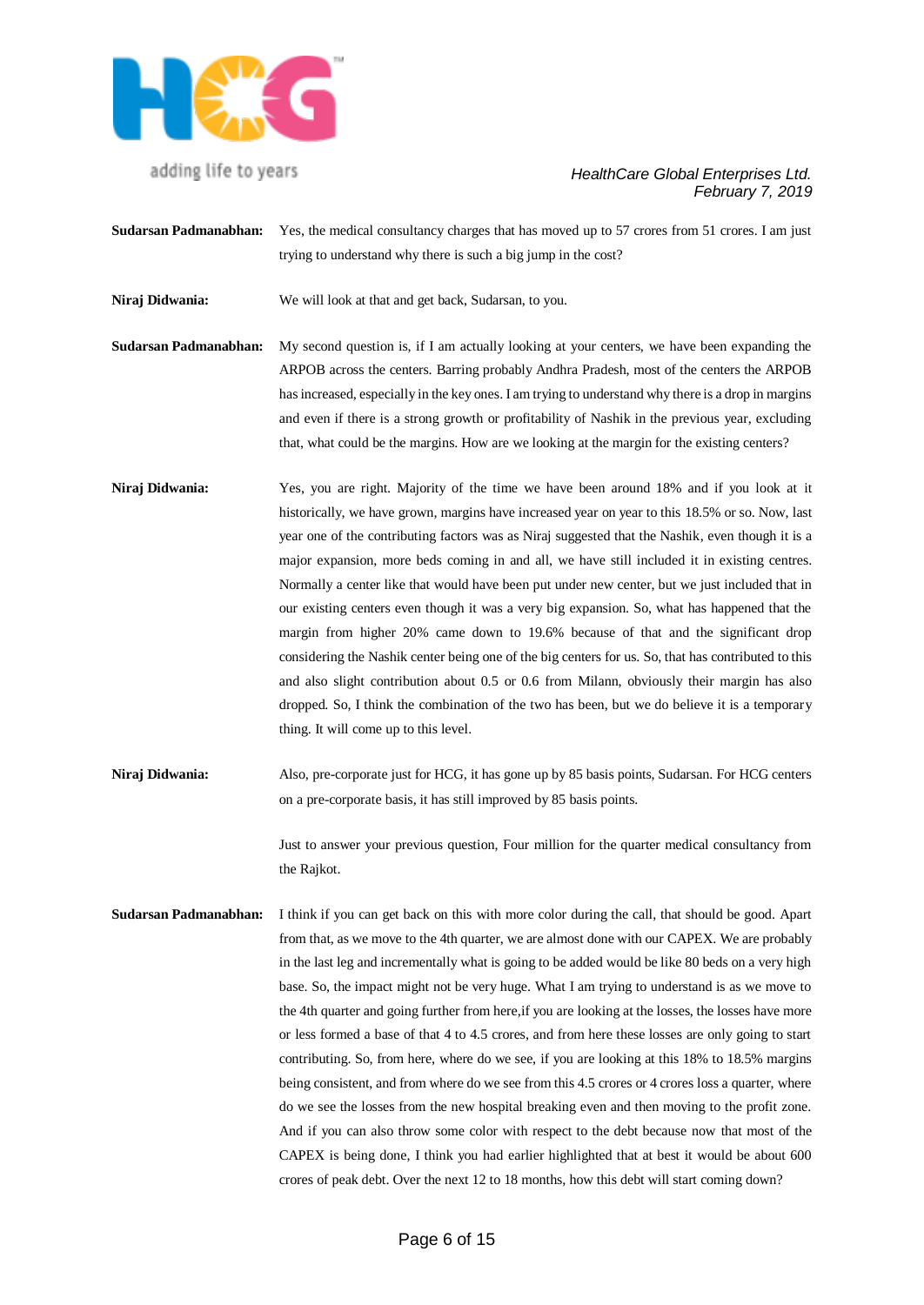

| <b>Dinesh Madhavan:</b> | If you look between our ramp up from $Q2$ to $Q3$ , we look at the Mumbai centre closer to $Q4$ exit<br>or early Q1 reaching to a steady level of break even and probably in Q2 of next year would be<br>the case of Nagpur, which is in plan with what we are aiming at and what we have been<br>maintaining. So, those are the 2 big centers which currently acts as a bleed.                                                                                                                              |
|-------------------------|--------------------------------------------------------------------------------------------------------------------------------------------------------------------------------------------------------------------------------------------------------------------------------------------------------------------------------------------------------------------------------------------------------------------------------------------------------------------------------------------------------------|
| <b>Dinesh Madhavan:</b> | Jaipur is operational for the past 6 months. We see Jaipur another 3-4 months' timeline to break<br>even and then moving more into the profit zone.                                                                                                                                                                                                                                                                                                                                                          |
| Dr. BS Ajaikumar:       | On the debt point, Sudarsan, if you see the Quarter-3 numbers, despite 42 crores of CAPEX<br>investment, my debt has gone up only by about 15 crores. So, that's the clear demonstration that<br>most of my CAPEX is getting funded by my internal approvals. In Q4 also, we expect about a<br>40 crore of capital expenditure to come on board, and from Q1 onwards, you can start seeing<br>tapering of some of the debt numbers in the coming years.                                                      |
| Sudarsan Padmanabhan:   | Just to clarify, as we move to 4th quarter, you have talked about Mumbai breaking even, losses<br>from Nagpur becoming much lower, Jaipur also moving to a break zone, and the 2 new centers,<br>would that actually mean that the losses despite of the 2 new centers can actually come down on<br>a Q-on-Q basis from the 4.5 crores? Would that be a fair assessment?                                                                                                                                     |
| Dr. BS Ajaikumar t:     | These centers as they become positive, we are going to have the operations at the South Mumbai.                                                                                                                                                                                                                                                                                                                                                                                                              |
| <b>Management:</b>      | You are talking very specifically on Q4, right?                                                                                                                                                                                                                                                                                                                                                                                                                                                              |
| Sudarsan Padmanabhan:   | I am just talking about Q4 specifically because you are looking at 3 centers more or less breaking<br>even or becoming much better and 2 small centers being added.                                                                                                                                                                                                                                                                                                                                          |
| <b>Management:</b>      | Correction. The Jaipur, he was talking about $Q2$ to $Q3$ of next year because it is the center we<br>just got functional just about 3-4 months fully and then we have Kolkata sticking in next year<br>which will have some bleed. From current set of centers which are already functional this year,<br>you will see Nagpur getting into a break even in Q2 of next fiscal and Borivali between Q4 of<br>this fiscal and early Q1, to answer your questions. So, you won't see everything coming into Q4. |

- **Sudarsan Padmanabhan:** Sure, but we should be able to improve the margins from the existing and the new centers? Probably in the next couple of quarters?
- **Management:** Certainly. These new centers, Sudarsan, as we all know will not have an impact on the existing center margin. The existing center will have its own thing. Improvement in Milann and improvement in Nashik these areas we are looking at reaching back to that 18.5% but the new centers' contribution will only come at the end of 3 years. Reduction in losses is expected in Q4.
- **Moderator:** The next question is from the line of Anmol Ganjoo from JM Financial. Please go ahead.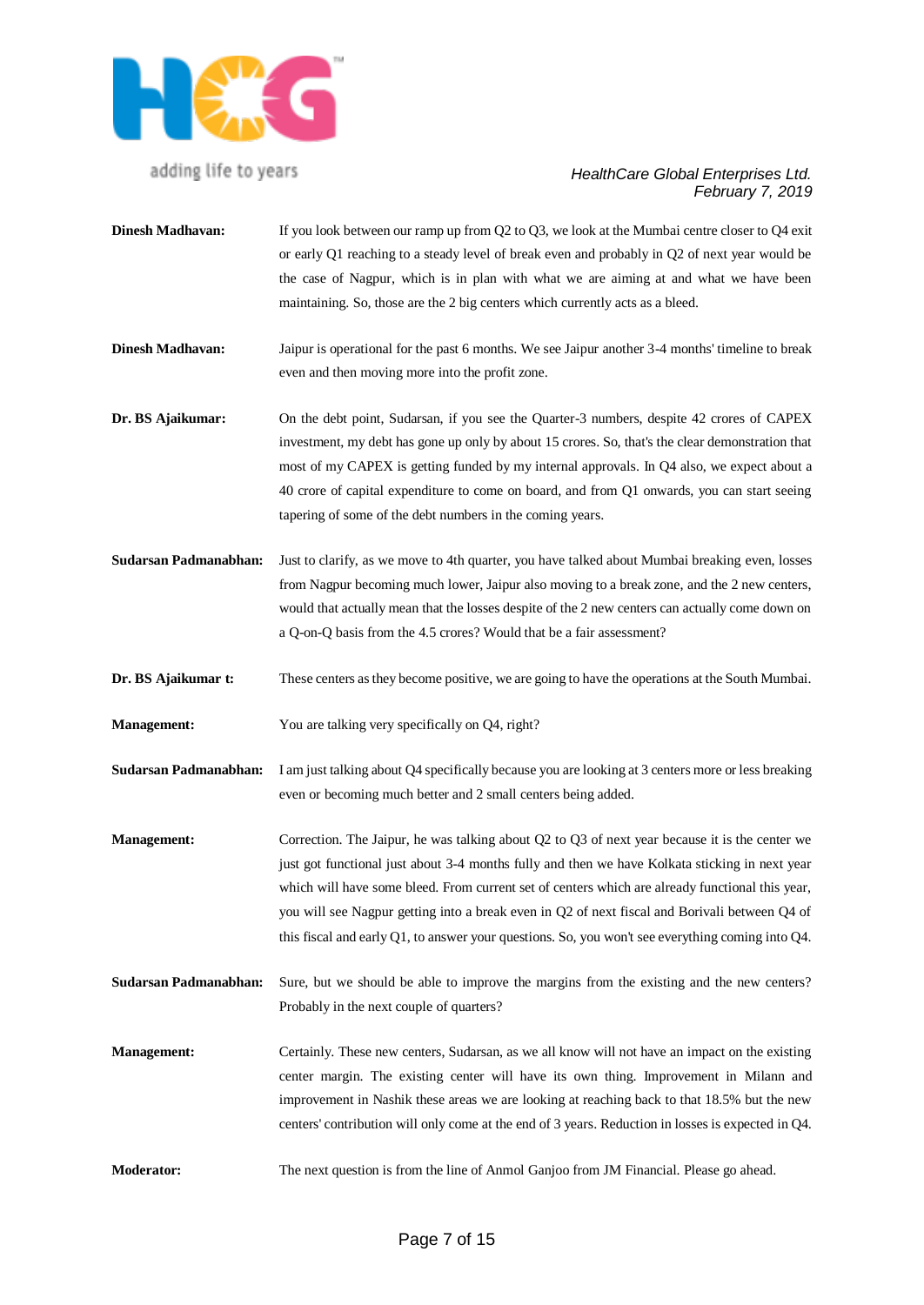

- **Anmol Ganjoo:** I just wanted to understand the margin profile evolution as we look at the exit from this year and FY20. If you concede that the margins for the steady state hospitals or the existing centers have stabilized at current levels and to some extent peaked, then what are the big drivers for margins from an FY20 stand point?
- **Dr. BS Ajaikumar:** I think the big driver is the new centers. As we discussed just before, as they become positive, obviously at the overall enterprise level, they will improve the margin. At the existing centers also, if there is a change in the mix, it will improve going towards 2020. So, the overall even the growth as we are expecting also as it happens, we believe, in answer to your question if I can go back and look at the unit level margins, for example, our unit level margins are at over 20% which is by any standard the highest in the industry, being in the low 20%; 22% to 25%. So, our contributing factor to that is the corporate expense. As our corporate expense percentage is likely to go down or remain stable, that will contribute possibly to a better margin as we go along and also some of the new centers coming into the existing centers.
- **Anmol Ganjoo:** It would be helpful if you can just quantify this for us going forward in terms of a bridge now that the existing centers' margins have peaked, what is the evolution of your various loss making centers and when do they break even and what does it mean in terms of the overall percentage in terms of EBITDA margins from an FY20 standpoint and how do you see that evolution. It will be helpful if can just help explain that with some numbers.
- **Dr. BS Ajaikumar:** Normally we don't talk about forward-looking numbers. All I can say is we do expect the losses. As the losses come down, there will be overall general improvement in the margins. The only issue we have to remember is because we are in the growth phase, the new centers still coming in, the Kolkata, South Mumbai, and all, they will obviously undergo loss for a while. So, that will contribute again for pressure on the margins at overall enterprise level, but at the existing levels, we are quite comfortable at the unit level. As the corporate cost decreases, we expect it to maybe bump up a little bit. That is all we can give, we cannot give any guidance on the 2020.
- **Anmol Ganjoo:** I am not looking for a guidance but directionally if there is a ballpark?
- **Management:** Directionally we think it will be positive.
- **Anmol Ganjoo:** Thanks, that's helpful. Second question is on the leverage situation. Basically, what is the kind of metrics that we are aspirationally targeting if you look out next 2 to 3 years in terms of debt/equity, EBITDA coverage, what are some of these metrics that you are targeting to achieve and you think that your overall business evolution is nudging you in that direction?
- **Management:** Yes, as we look at that in serviceable versus non-serviceable debt, the typical ratios that we look at is debt-to-equity and debt-to-EBITDA and those ratios are pretty much within the normal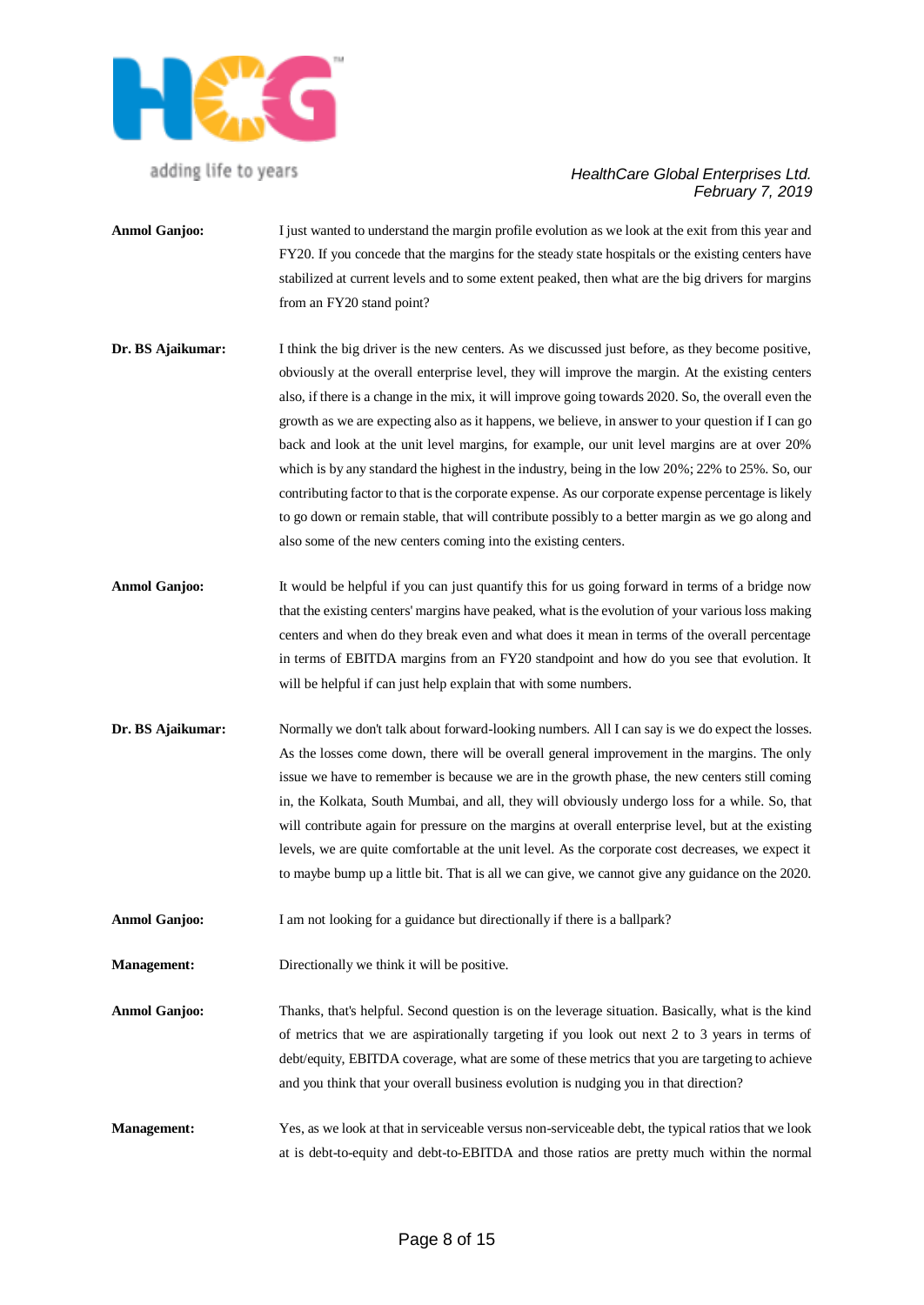

# *HealthCare Global Enterprises Ltd. February 7, 2019*

norms that are prescribed for this industry and we are well within that range and we are very comfortable with that and we will continue to measure in those lines for the future as well.

**Moderator:** The next question is from the line of Hari Belawat from Techfin Consultants. Please go ahead.

**Hari Belawat:** This is regarding the EBITDA margins; Maharashtra 2.2%, East India is 28%, large variations. What is the reason for such large variation in EBITDA margins?

**Niraj Didwania:** The Maharashtra margin has consolidated. So, the 2.2% is for Maharashtra, out of the 3 regions, two are new centers for us, and even the existing center is only 1 which has had expansion. So, if you see Maharashtra just the existing center is about 19% margin. And East India we have had some up-tick, we have no new center in East India right now. So, the margins have sort of peaked, but we will have Kolkata coming up in the next quarter.

- **Dr. BS Ajaikumar:** At this point, I want to answer Sudarsan's question. We got the 5.7 crores you mentioned, Sudarsan, the breakup is existing centers are about 4 crores and then the new centers are 1.5 crores, and mainly it is because the new centers contributed by Borivali, Jaipur, and Rajkot and existing centers some changes in our main Center of Excellence, KR Road, and then of course the Nashik expansion and some minor changes at our Cancer Center in Ahmedabad.
- **Moderator:** The next question is from the line of Amish Kanani from JM Financial. Please go ahead.
- **Amish Kanani:** If you exclude the new center revenue, then our revenue growth actually tapers down to single digit. So, the question is, Sir, is this a new normal or the existing centers this year have not grown well because of certain reasons?
- **Niraj Didwania:** Amish, on slide 6, we have clarified that the revenue from existing centers which is just HCG, without fertility business, has grown year on year about 16%. This also includes our consolidation of Vijayawada business, but the normal would be always low double digits.
- **Amish Kanani:** Sir, why I got confused I read that and actually I was going through that slide only, but the second bullet point suggests that the new center contributed to INR 533 million. So, if I exclude 533 million from 232 crores, 53 crores if I remove, then there is hardly any growth. And also the Kolkata and East India where there is no addition in the centers.
- **Niraj Didwania:** You have to remove the new center revenue from both last year quarter and this year quarter, you are only removing from this year quarter.
- **Amish Kanani:** Okay, the point is you are saying we are without the new centers, we are growing at about 10% to 12% is what you are saying.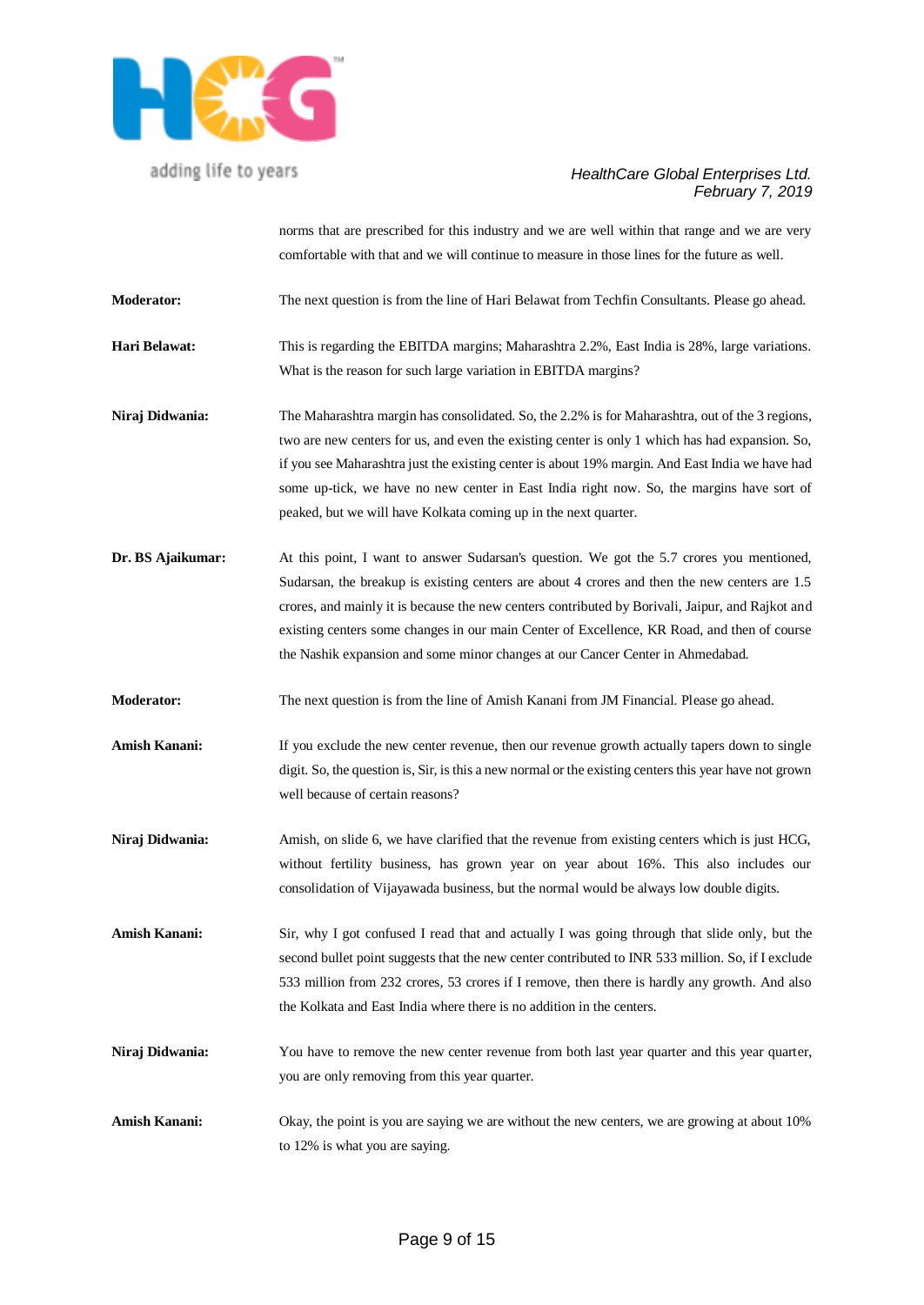

- **Niraj Didwania:** Yes, this quarter at 16% obviously as a base does not have Vijayawada. Q4 was when we had consolidated Vijayawada. So, from next quarter, this will get a little normalized, but doubledigit growth we are maintaining.
- **Amish Kanani:** Okay. And Sir, is that the revenue reflection of growth next year till our new center starts because as you mentioned, the new centers will start mostly in Q4 next year, so is it fair to say that till that time our underlying growth will be in that range?
- **Dr B S Ajaikumar:** No, not necessarily. We are in the process of doing our budget, we really don't comment on that, but there are lot of things happening in our existing centers' expansion. So, it may actually change. We cannot take it that it will exactly be that, it may be better than that.
- **Moderator:** The next question is from the line of Harith Ahmad from Spark Capital. Please go ahead.
- **Harith Ahmad:** Based on your guidance of roughly 40 crores CAPEX in 4th quarter, this year we will be ending at around 200 crores of CAPEX for the year, and for the last 3 to 4 years, we have been around this figure or slightly above this. Now that most of our projects are already commissioned, is there a guidance for CAPEX or is there an expectation for reduction in CAPEX intensity from FY20 onwards? Is there a number that you can guide for?
- **Management:** As I mentioned earlier, we expect about 40 crores in Q4 and then it should start tapering down in the future quarters. That's the way we see it.
- **Harith Ahmad:** Is there a number for CAPEX next year?
- **Management:** No, we are still working on our budget and normally we don't share those numbers.
- **Harith Ahmad:** Okay. And when you talk about the new centers in HCG as well as Milann, can you give the capital employed that is sitting in the new centers and if possible a breakup between HCG and Milann just for the new centers?
- **Management:** Harith, we can give you the exact numbers subsequently, but broadly almost 60% to 70% of our CAPEX in the last 3 years has been a new center and the balance 35 odd percent to 40% has been in the existing center expansion and routine maintenance CAPEX.
- **Harith Ahmad:** Okay, I will take the exact number offline. And on the Strand acquisition, now that's adding roughly 2 crores of loss at the PAT level on a quarterly basis. Can you provide some outlook here and what's the expectations for this business?
- **Management:** It is Strand in Africa Harith. On the Strand as you know that recently Strand also acquired Quest. So, we are doing all the numbers on that. Once those numbers are done, in fact the budget is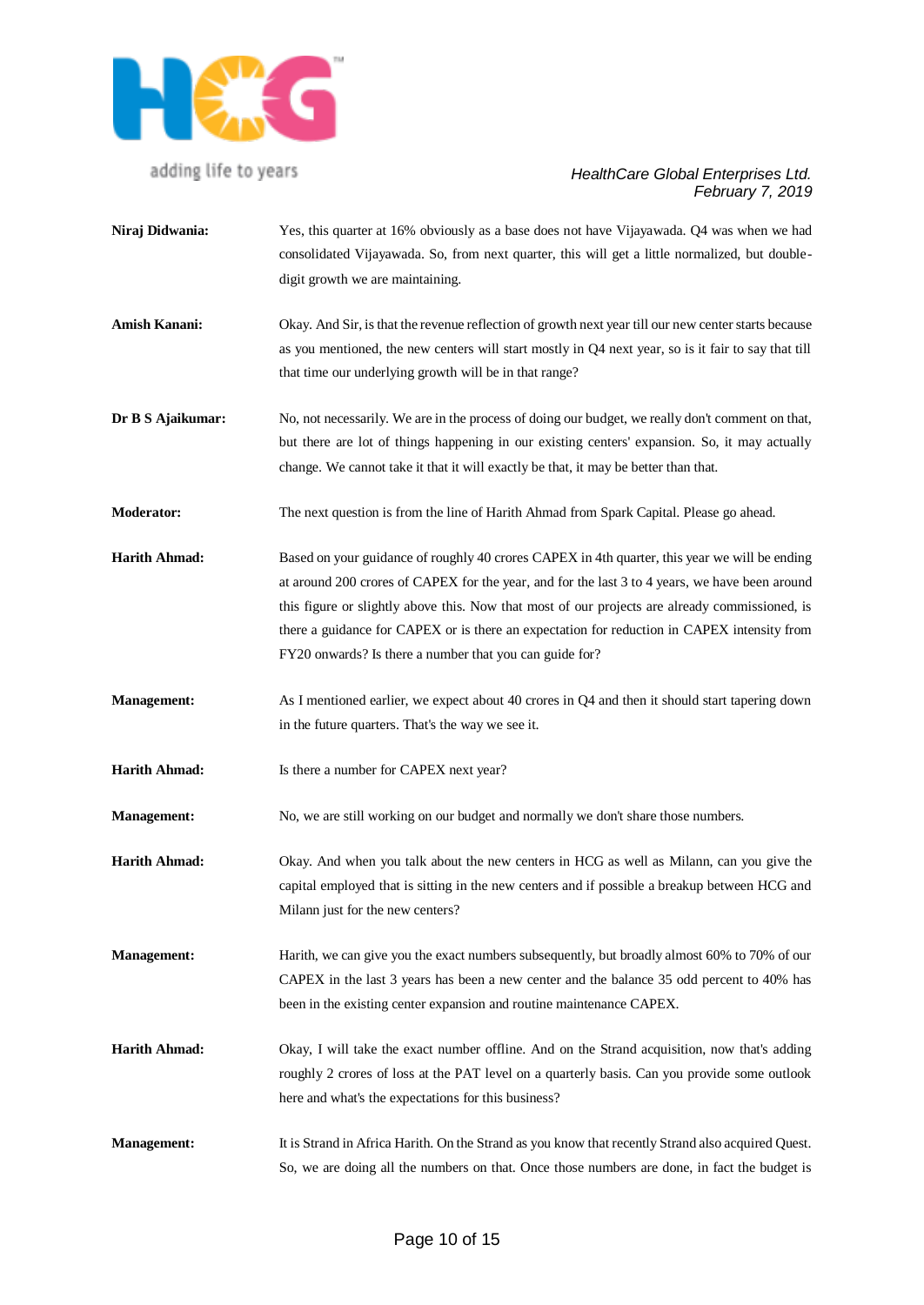

#### *HealthCare Global Enterprises Ltd. February 7, 2019*

being prepared. Once we have that numbers which are coming up in the next few days, I think we will be able to have a better visibility at that point. Our overall track record has been very positive; the acquisition of Quest, the way Strand we have structured, and the division of diagnostic as well as the bioinformatics and the research are doing very good. And what the budget we had before the Quest acquisition was on track. With Quest acquisition which happened just few months ago, we are looking at it and see how we can make it improve the revenue as well as bring down the cost so there will be more efficiency in this system. That is where we are looking at, and we will be able to better articulate after we get all the information.

**Moderator:** The next question is from the line of Fiona Chan from Buena Vista Fund Management. Please go ahead.

**Fiona Chan:** Can we learn more about the progress with Milann?

- **Dr B S Ajaikumar:** On Milann, as we had indicated in the last quarter, because of various external factors and reasons Milann had not grown much, but with the new CEO we have, things have taken turn for the positive. As we reported, there has certainly been a growth and we expect that growth to continue and we are looking at the 4th quarter to be quite positive and also the coming year. So, we do believe with some of the new centers are also breaking even including our Delhi center Chandigarh, all of that will be positive at the expected growth in our existing centers. So, when you look at the infertility area itself, eco system and the demand for that, and the way we have been positioned as number one in the country, we do see significant positive things happening in the next year or two. So, we do believe with a new alignment we have done with new CEO, we will perform well in this.
- **Fiona Chan:** And on the pathology business that you just talked about with Strand, are there any operating metrics you could share?

**Management:** On Strand, we don't disclose the financials, but the revenue of Strand has been really growing very rapidly. Company is still at very much of a growth phase and so we are looking at 30% to 40% plus revenue growth, and of course the business is built on research, and we are seeing a tremendous increase in the interest from both pharma companies and international majors in collaborating with Strand on research. So, there is a huge opportunity and we see good prospects.

**Moderator:** The next question is from the line of Chandramouli from Goldman Sachs. Please go ahead.

**Chandramouli:** The first question is on the ARPOB growth. It looks like you have delivered about 8% ARPOB growth this quarter versus I think 1% decline last quarter. I think Niraj mentioned patient mix and payer mix initiatives. Could you just give us some more details on what the other things you have done to register this kind ARPOB growth?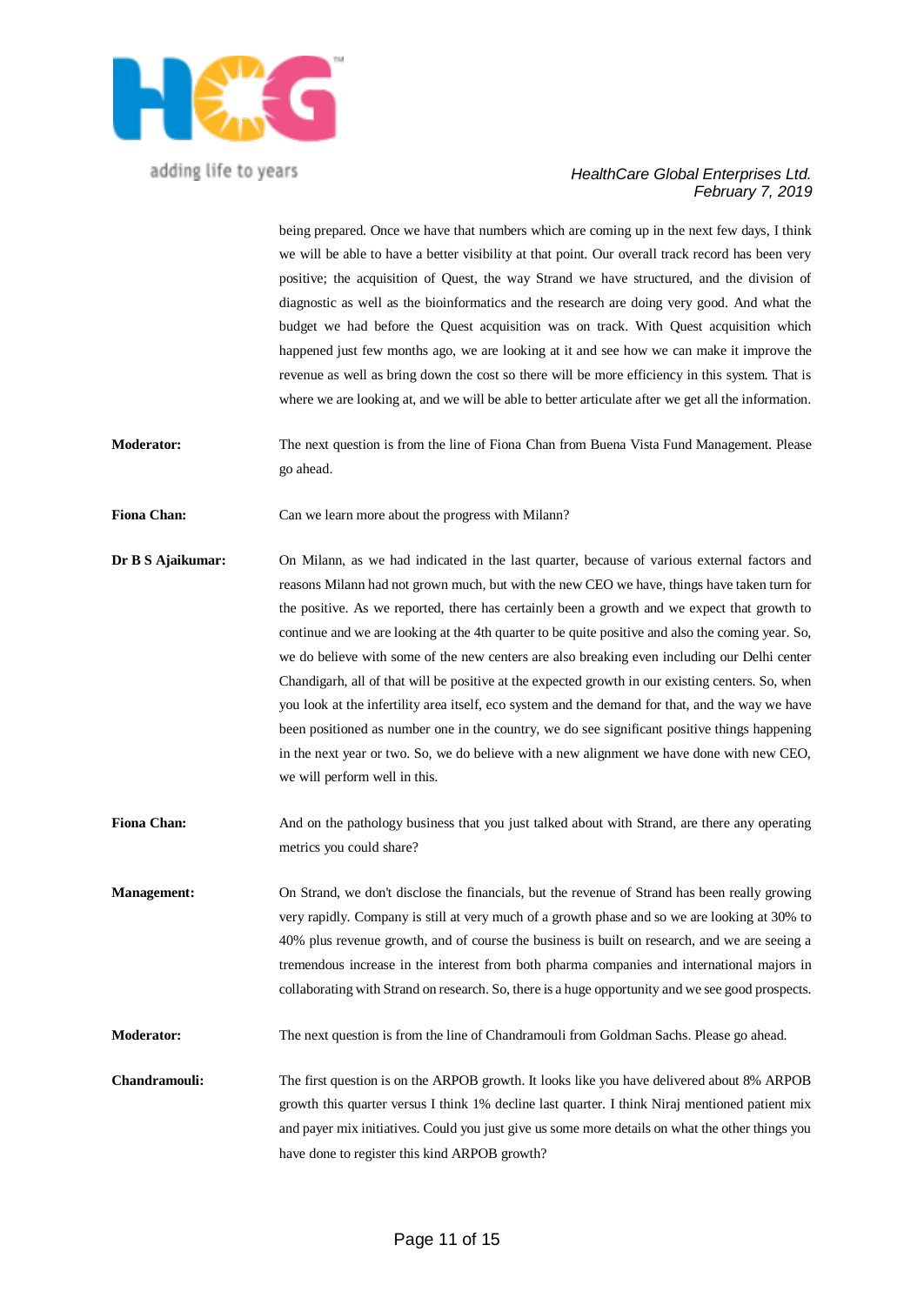

- **Niraj Didwania:** Broadly, we have seen a substantial revenue growth. If you see just the HCG centers, we have grown 20% year on year. What it shows is that we have even at a higher bed base, we have maintained occupancy and that is what has led to the ARPOB increase driven by strong revenue growth and realization.
- **Dr BS Ajaikumar:** And one of the things, as you know the issue of ALOS always we discuss. ALOS also consistently keeps coming down, by 17 basis points it has come down, that always contributes to the better ARPOB and we do expect that to really keep going down because even though footfall can increase, even though the number of surgeries can increase, but the ALOS can go down because of the improvement in the technology and more outpatient delivery, more and more chemotherapy, more and more surgeries are all done, even headache surgeries with limited number of days in the hospital. All of this will continue to contribute for the next several quarters. At some point obviously the ALOS will reach a maximum ALOS we can do. We are still working on that. There is not that much visibility where ALOS may end.
- **Niraj Didwania:** To Summarize, there has been higher volume and there has been better efficiency which has drawn the ALOS down leading to an ARPOB improvement.
- **Chandramouli:** The second question is on Milann again. I think your slide that mentions that you exited the Mumbai facility, you have realigned strategy. How important was Mumbai in the Milann scheme of things?
- **Management:** It was not really that important. We had taken over a center and we felt some operational issues there - some of the things which were promised were some regulatory things and all of that. So, we were not clear whether we should be there, so we exited. Whenever as HCG Group whenever we find that some clarity is not there, we exit. That is why, we mainly exited.
- **Chandramouli:** The last question is on the new facilities. Earlier on in the call, I think you had mentioned that for the next 3 quarters, you are not going to have any new facility openings. So, it looks like Kolkata will be an FY20 project and how do we think of timing on Gurugram and Kochi after that?
- **Management:** Kochi really is not going to happen possibly this coming year. Regarding Gurugram, it may be late this calendar year or like January the last quarter of next fiscal year. And then of course the South Mumbai will open in the first quarter of FY20 and Kolkata also will open in Q1. These are the 2 centers expected. Delhi may happen in the second quarter but possibly third quarter. Mainly all of this is dependent on the regulatory approvals. Two centers in Q1 of next fiscal and Delhi - Gurugram would be probably around almost Q3 end or Q4.
- **Moderator:** The next question is from the line of Nitin Agarwal from IDFC Securities. Please go ahead.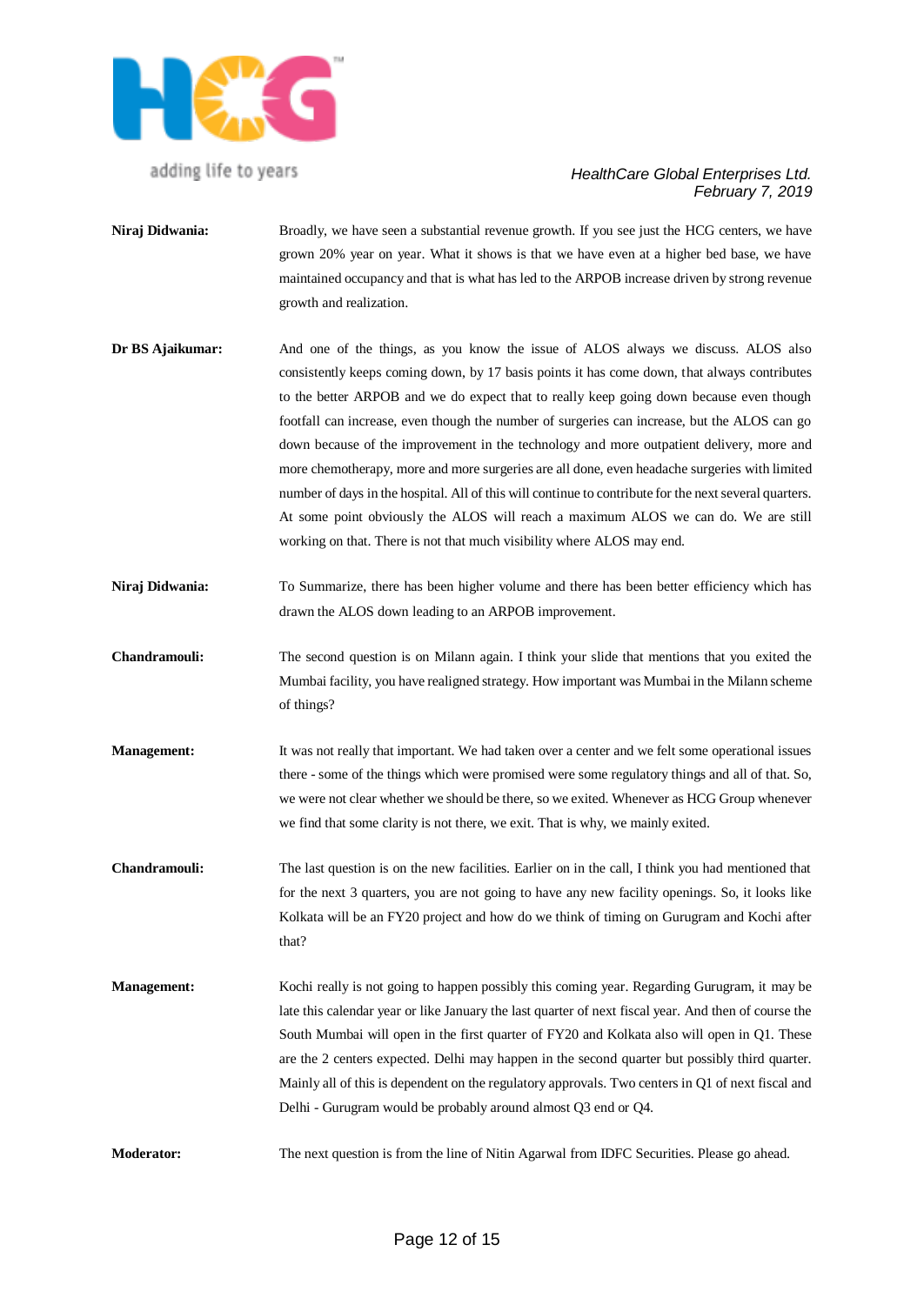

# *HealthCare Global Enterprises Ltd. February 7, 2019*

**Nitin Agarwal:** Sir, my question is, once you have done with Gurugram and with Kochi, how are you looking at the business consolidation and your plans for growth there on? **Dr BS Ajaikumar:** First of all, I think as we mentioned that we do need to consolidate. With so much of CAPEX invested, we have to put the CAPEX to use, particularly the new centers. So, we will focus on consolidation for probably 18 months to 24 months before we look at anything. Meanwhile, we have done some O&M and few other things. We will pursue that, but our focus will be on existing centers as well as the new centers to bring it up to the capacity utilization and make sure we sweat our assets. That is what we did between 2014 and 2016 and similar thing we will do now. **Nitin Agarwal:** So, basically effectively beyond these 2 new centers come up, for some time after that, there should be a fair slowdown in the CAPEX intensity in the business? **Management:** Yes. **Moderator:** The next question is from the line of Lalaram Singh from Vibrant Securities. Please go ahead. **Lalaram Singh:** My first question is based on the existing operating EBITDA margin. I think on slide number 4, YoY goes down sequentially, but on slide number 6, it goes up from 22.3% to 23.2%. Is that because of Milann? Could I infer that Milann is running losses right now? **Management:** The difference between slide 4 and slides 8, Lalaram, is Milann and corporate cost. **Lalaram Singh:** Okay, this includes corporate cost also, slide 4? **Management:** Yes, slide 4 is post-corporate and what happens is we traditionally allocate entire corporate cost only to existing centers. So, this is post the entire corporate cost. **Lalaram Singh:** My next question is a general question on ARPOB. What determines the ARPOB in different regions? **Niraj Didwania:** ARPOB, we calculate the center revenues with the occupied bed days and the occupied bed days is calculated with admissions and total bed days for the period**. Lalaram Singh:** My question is more pertaining to the difference in the different regions. If you look at Karnataka and you look at East India or even Andhra Pradesh, there is a variance in the ARPOB. What is the reason for this? At these new centers that are coming up, how can we see in which direction those ARPOBs are moving towards?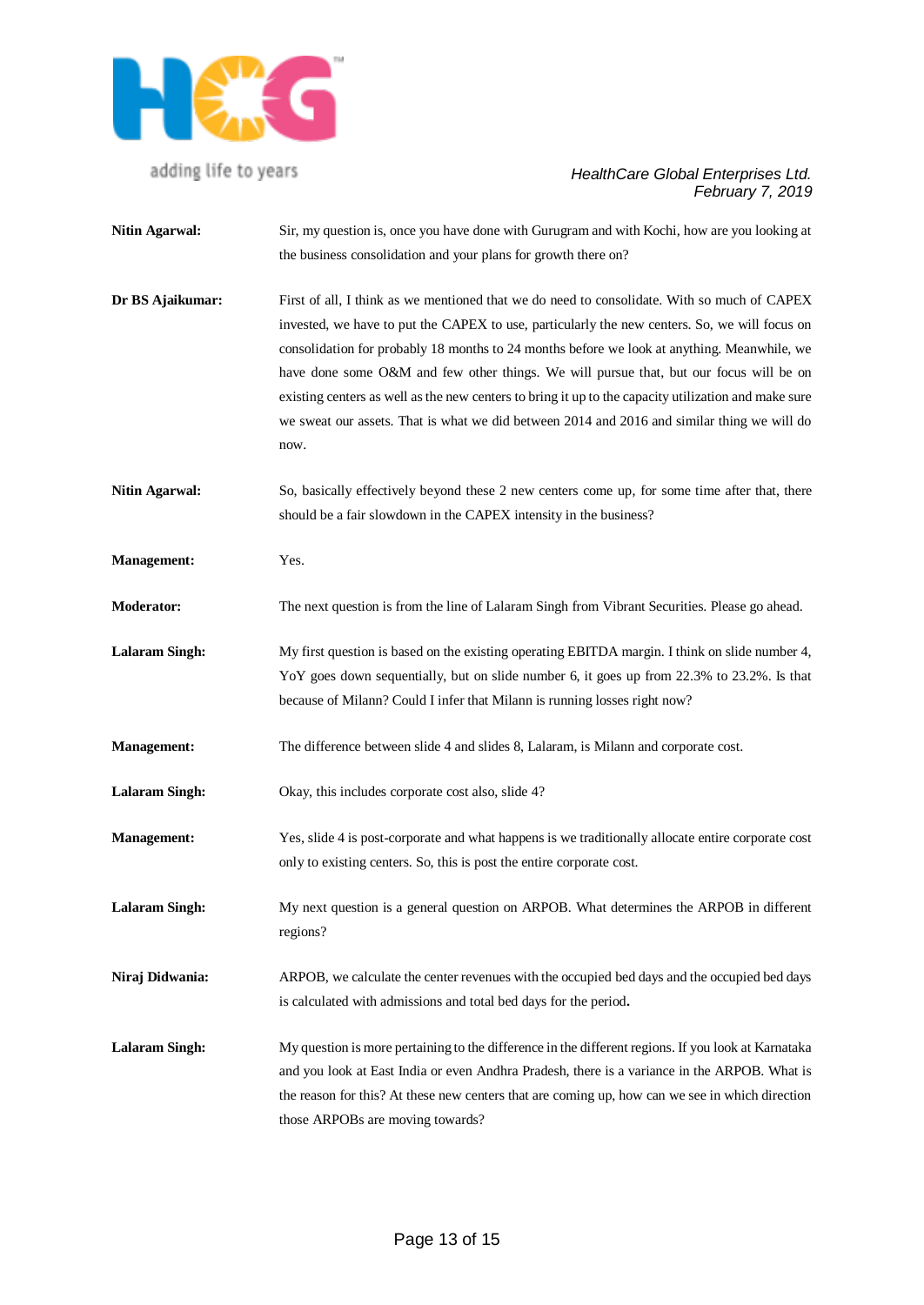

#### *HealthCare Global Enterprises Ltd. February 7, 2019*

**Dr BS Ajaikumar:** Naturally ARPOB will be different in different regions because if you take our Center of Excellence in Bengaluru, ARPOB is very high because of the mix - type of patients, the mix of services we do, it depends on all that, and matured center. So, there are a lot of contributing factors, the technology we use and the type of surgery, intensity of surgery we do, all of that. For example, in Bengaluru and Ahmedabad which are all high is higher revenue, naturally the ARPOB will be higher but when you go to like Cuttack and all, maybe the ARPOB will be a little bit lower because of the situation there, the type of service provided, a little bit more on patient mix - we have government patients, scheme patients, that will again bring down the ARPOB. So, it's a mix; the technology, the type of service we provide, and what is the ALOS of these people will contribute to the difference in different regions which has always been the case with HCG.

**Lalaram Singh:** So how do you exactly decide what services will be provided at what region?

**Dr BS Ajaikumar:** It is based on the service to some extent. For example, you take Bengaluru or you take Ahmedabad where Bengaluru has CyberKnife technology or we may do like a high-end Tomotherapy. These kind of procedures or high end like in PET scan imaging we do PSMA therapy. When you do all these, obviously your revenue per patient will increase because of the mix. At the Center of Excellence type of service level excellence, people will come; whereas look at for example Cuttack or so, where these kinds of technologies are not available, they will end up getting a different technology. In case they need this kind of technology, they are expected to come to our Center of Excellence. That is how there is a difference you will find in the ARPOB between centers like this. All of them will have Linear Accelerators, all of them will have surgical OT, all of them will have medical Oncology, but it is the higher level like robotic surgery; in our centers it is only in Bengaluru or Ahmedabad because it has to meet a certain volume; otherwise, we cannot justify the CAPEX. That is the whole model of HCG - using the hub and spoke model. And also, one of the addition is international patients. International patients come to the Center of Excellence or Mumbai center or Ahmedabad. So, that is where you are driven more of cash patients or higher revenue generating patients.

Lalaram Singh: My last question is pertaining to the ALOS. Your ALOS strength is going down every quarter. How does that exactly benefit us? Does that help our occupancies?

**Management:** The reason ALOS will go down it is our intention. ALOS going down is what we would like. It is a good criterion which shows more efficiency in the system. Historically people have looked at the number of beds and they measure some centers by number of beds, but globally now when you look at it the number of beds is not the criteria. We look at more footfall and we are beginning to look at what is the average revenue generated by patient who comes into the system, because you take for example radiation, radiation is mostly done outpatient. Majority of the chemotherapy and immunotherapy all done outpatient. Only the patients who get into complications do get in, but then limited surgery. So, historically also, people with cancer or any